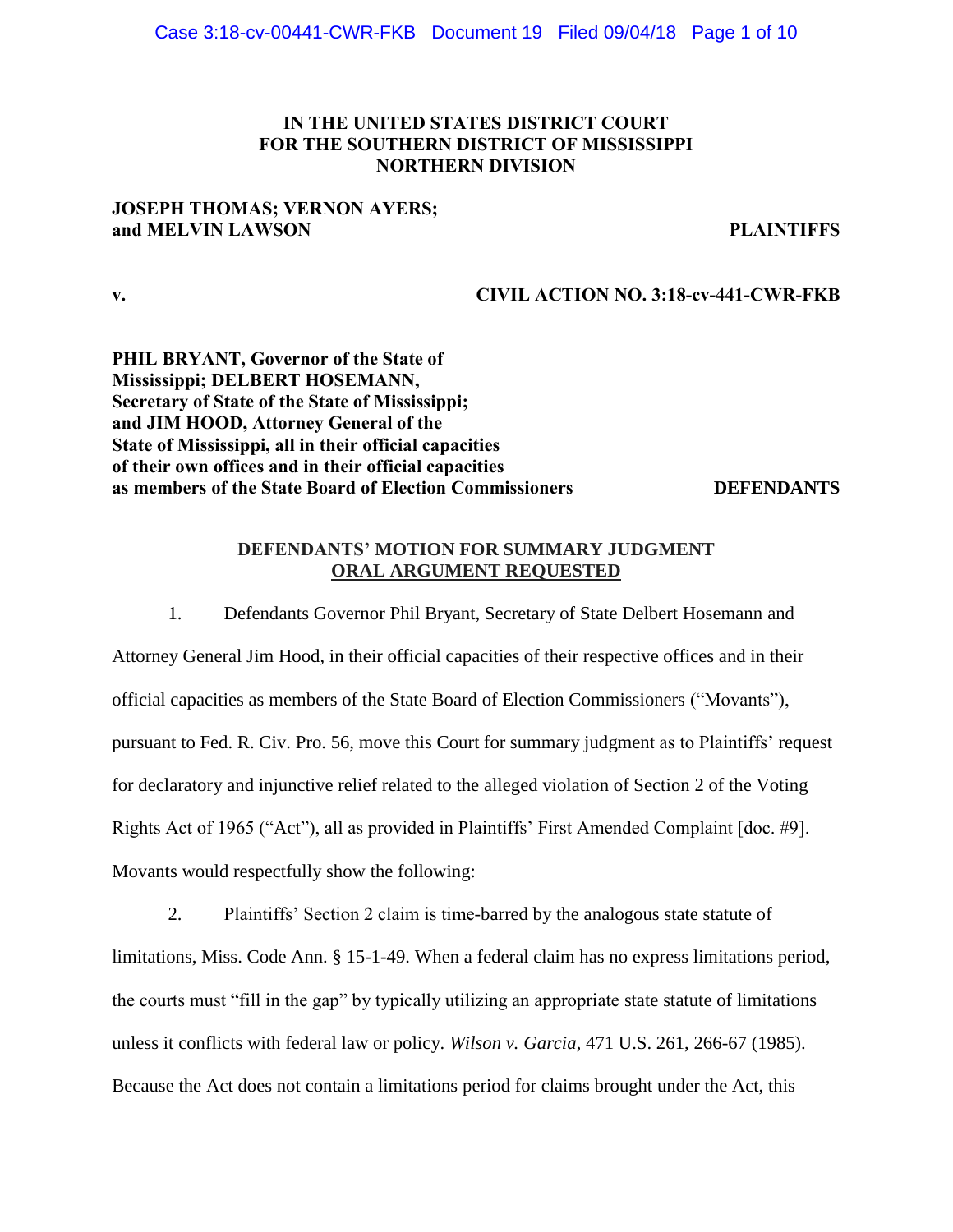#### Case 3:18-cv-00441-CWR-FKB Document 19 Filed 09/04/18 Page 2 of 10

Court should borrow the forum state's analogous limitations period—the general three-year "catch-all" limitations period of Miss. Code Ann.§ 15-1-49—to bar Plaintiffs' Section 2 claim.

3. Further, notwithstanding application of any applicable statute of limitations, Plaintiffs' claim and relief are barred by the doctrine of laches. "Laches is an equitable doctrine that, if proved, is a complete defense to an action irrespective of whether the analogous state statute of limitation has run." *Mecom v. Levingston Shipbuilding Co.*, 622 F. 2d 1209, 1215 (5th Cir. 1980). Thus, the doctrine of laches applies "when plaintiffs  $(1)$  delay in asserting a right or claim; (2) the delay was not excusable; and (3) there was undue prejudice to the party against whom the claim was asserted." *Tucker v. Hosemann*, 2010 WL 4384223, at \*4 (N.D. Miss. Oct. 28, 2010) (citing *Save Our Wetlands, Inc. v U.S. Army Corps of Engineers*, 549 F. 2d 1021, 1026 (5th Cir. 1977). Plaintiffs knew or should have known the viability of their claim in 2012, when it became cognizable. Yet, despite this, Plaintiffs waited six years until the eve of qualifying for the 2019 statewide legislative elections and just prior to the commencement of statewide redistricting in 2020, to bring their challenge. This delay is inexcusable and prejudices the Movants, local officials and, most importantly, the voters of this State.

4. Finally, Movants are not the proper parties to this action. None of the defendants, whether in their official capacities of the offices held or in their capacities as members of the State Board of Election Commissioners, have any role in drawing or approving the state senate districts, including Senate District 22. Only the Mississippi Legislature has the constitutional duty to redistrict state legislative districts and none of the executive branch officials named as defendants herein participated in that process. *See* MISS. CONST. art 13, § 254. Accordingly, Plaintiffs have sued the wrong parties.

2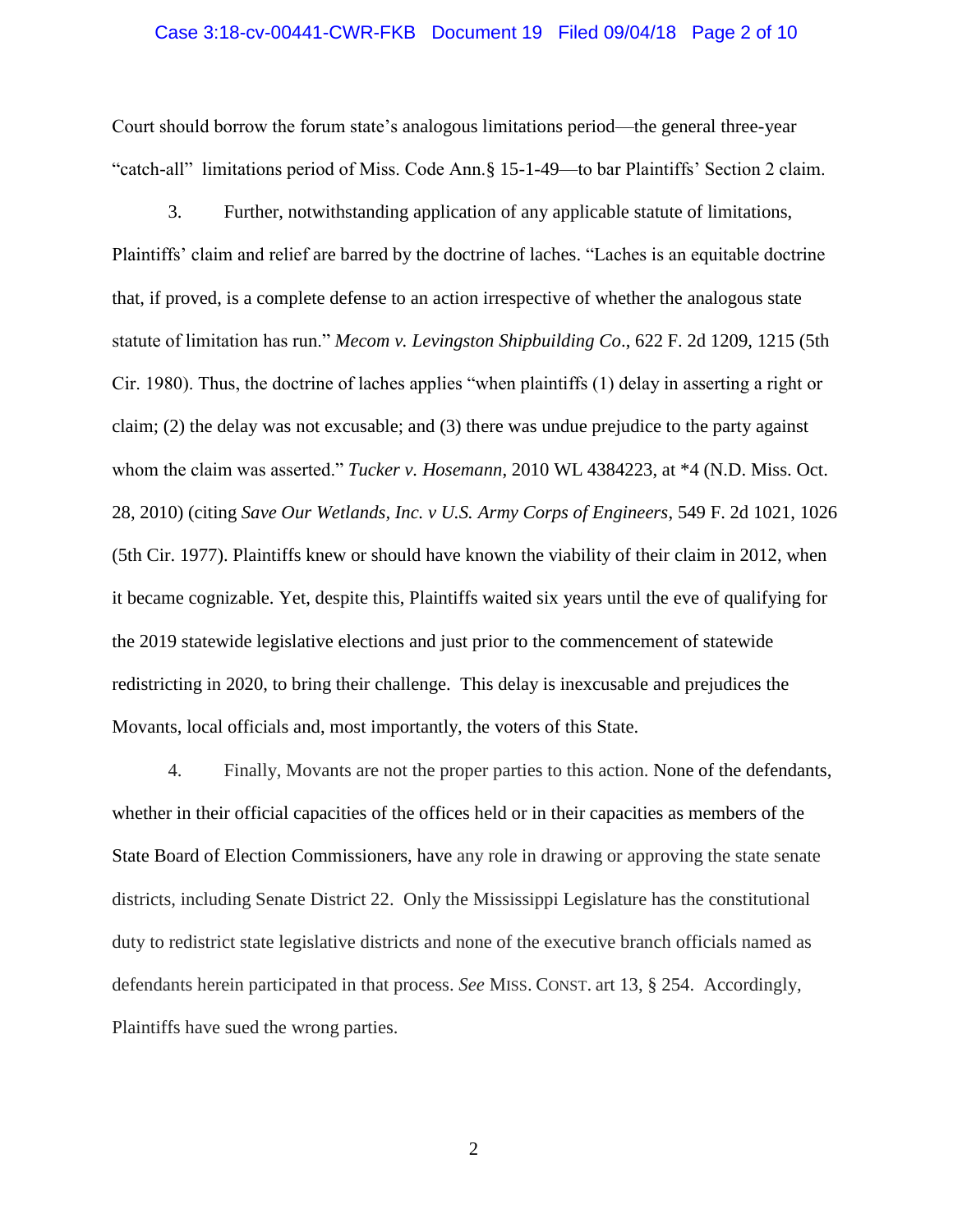### Case 3:18-cv-00441-CWR-FKB Document 19 Filed 09/04/18 Page 3 of 10

5. In support of this motion, Movants rely on its Memorandum submitted contemporaneously herewith, the pleadings and other materials on file herein, as well as the following:

1. September 14, 2012 Department of Justice Preclearance Letter (copy attached hereto as  $Exhibit A$ ; and

2. Affidavit of Madalan Lennep (copy attached hereto as Exhibit B).

WHEREFORE, premises considered, Movants pray that this Court will grant them, and each of them, summary judgment, together with such other or further relief, in law or equity, as to which they, or any of them, may be justly entitled.

## **Oral Argument Requested**

In accordance with Uniform Local Rule 7(b)(6), Movants request oral argument.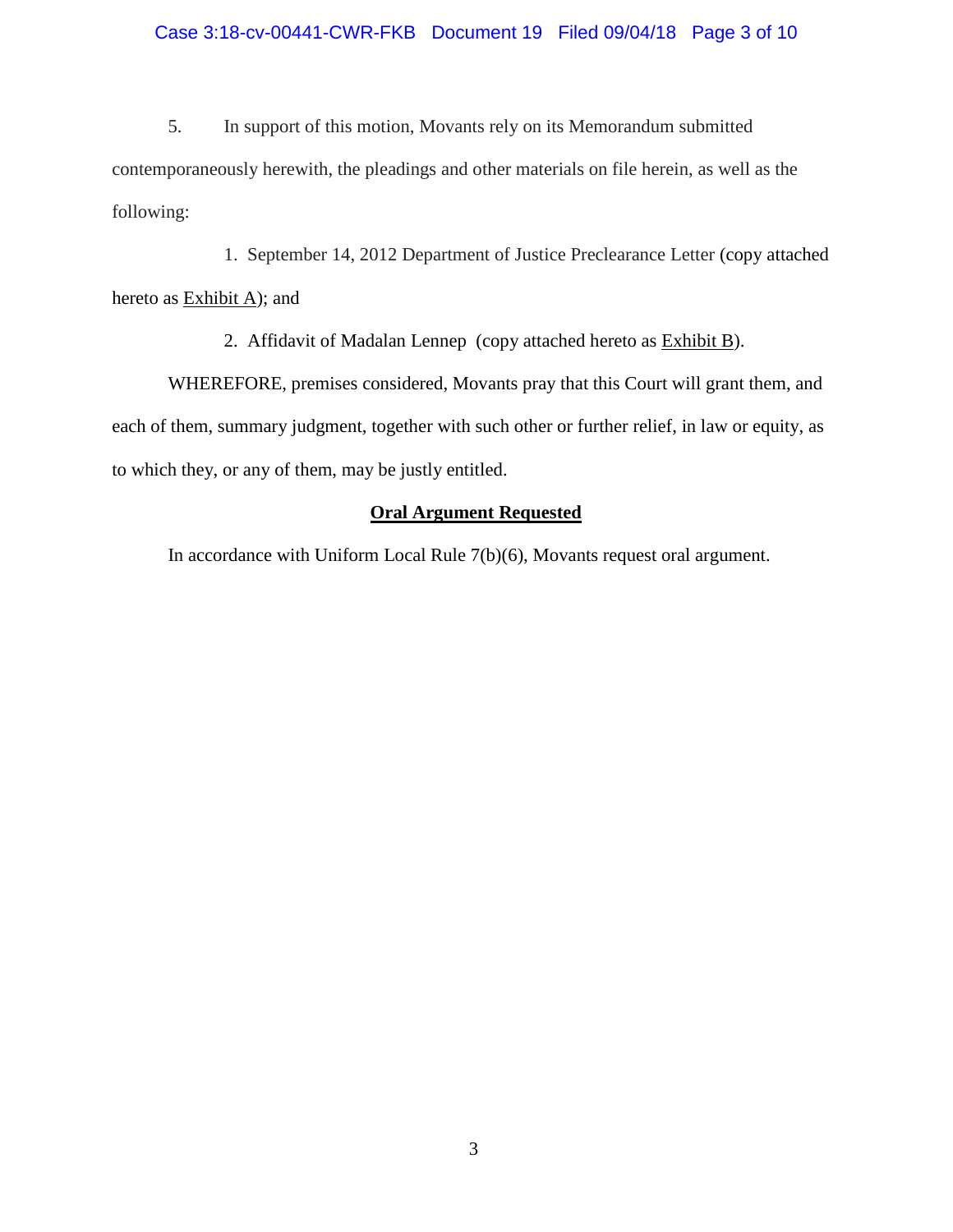### Case 3:18-cv-00441-CWR-FKB Document 19 Filed 09/04/18 Page 4 of 10

RESPECTFULLY SUBMITTED, this the 4th day of September, 2018.

Governor Phil Bryant, Secretary of State Delbert Hosemann, and Attorney General Jim Hood in their official capacities of their respective offices and in their official capacities as members of the State Board of Election Commissioners

BY: */s/ Tommie S. Cardin*

TOMMIE S. CARDIN (MB # 5863) CHARLES E. GRIFFIN (MB #5015) BENJAMIN M. WATSON (MB # 100078) B. PARKER BERRY (MB # 104251)

ITS ATTORNEYS

OF COUNSEL:

BUTLER SNOW LLP Suite 1400 1020 Highland Colony Park Ridgeland, MS 39157 Post Office Box 6010 Ridgeland, MS 39158-6010 Tel: (601) 985-4570 Fax: (601) 985-4500 E-mail: tommie.cardin@butlersnow.com E-mail: charles.griffin@butlersnow.com E-mail: ben.watson@butlersnow.com E-mail: parker.berry@butlersnow.com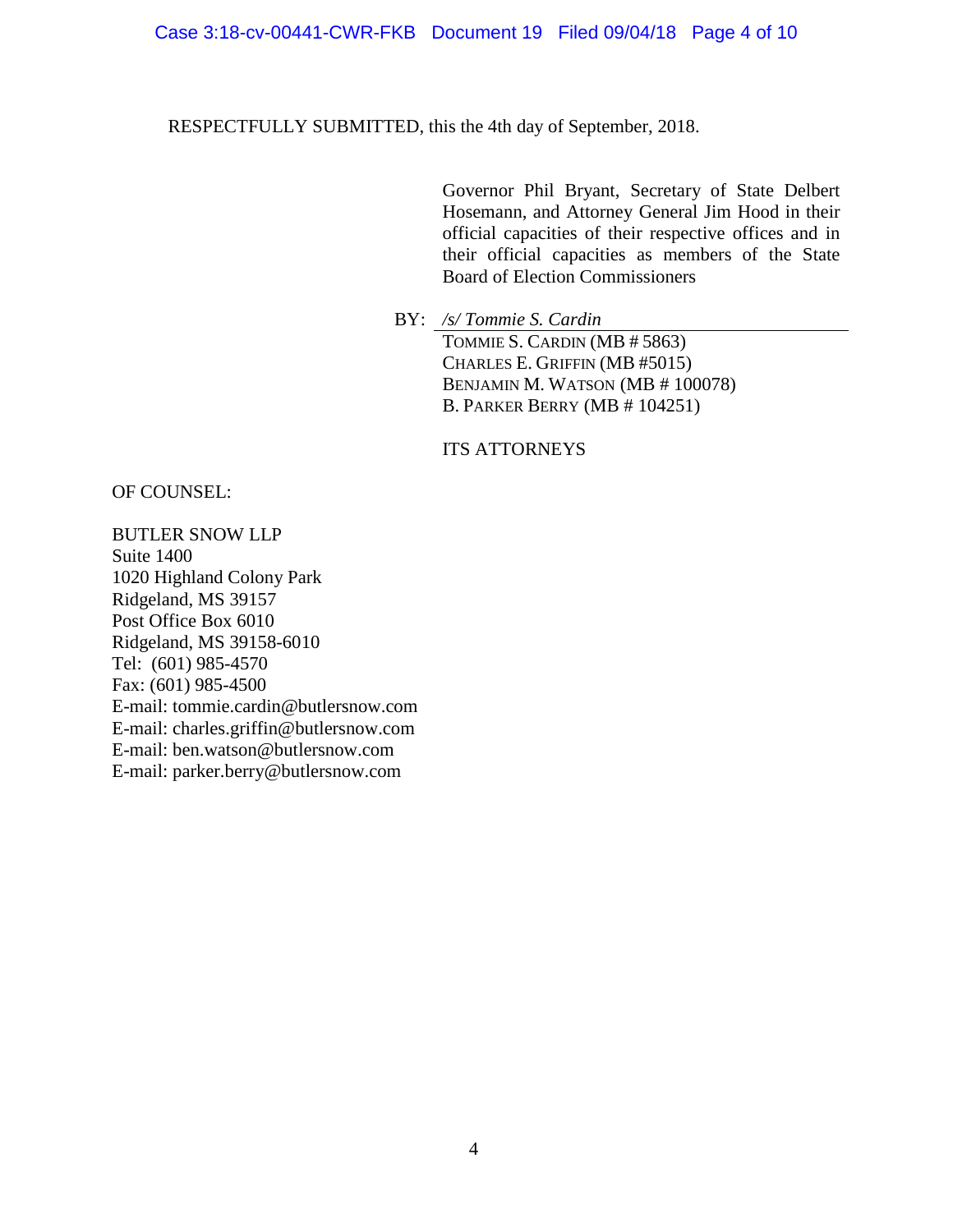# **CERTIFICATE OF SERVICE**

I, Tommie S. Cardin, hereby certify that on this day I caused the foregoing to be electronically filed with the Clerk of the Court using the ECF system which sent notification of such filing to all counsel of record.

SO CERTIFIED this, the 4th day of September, 2018.

*/s/ Tommie S. Cardin* TOMMIE S. CARDIN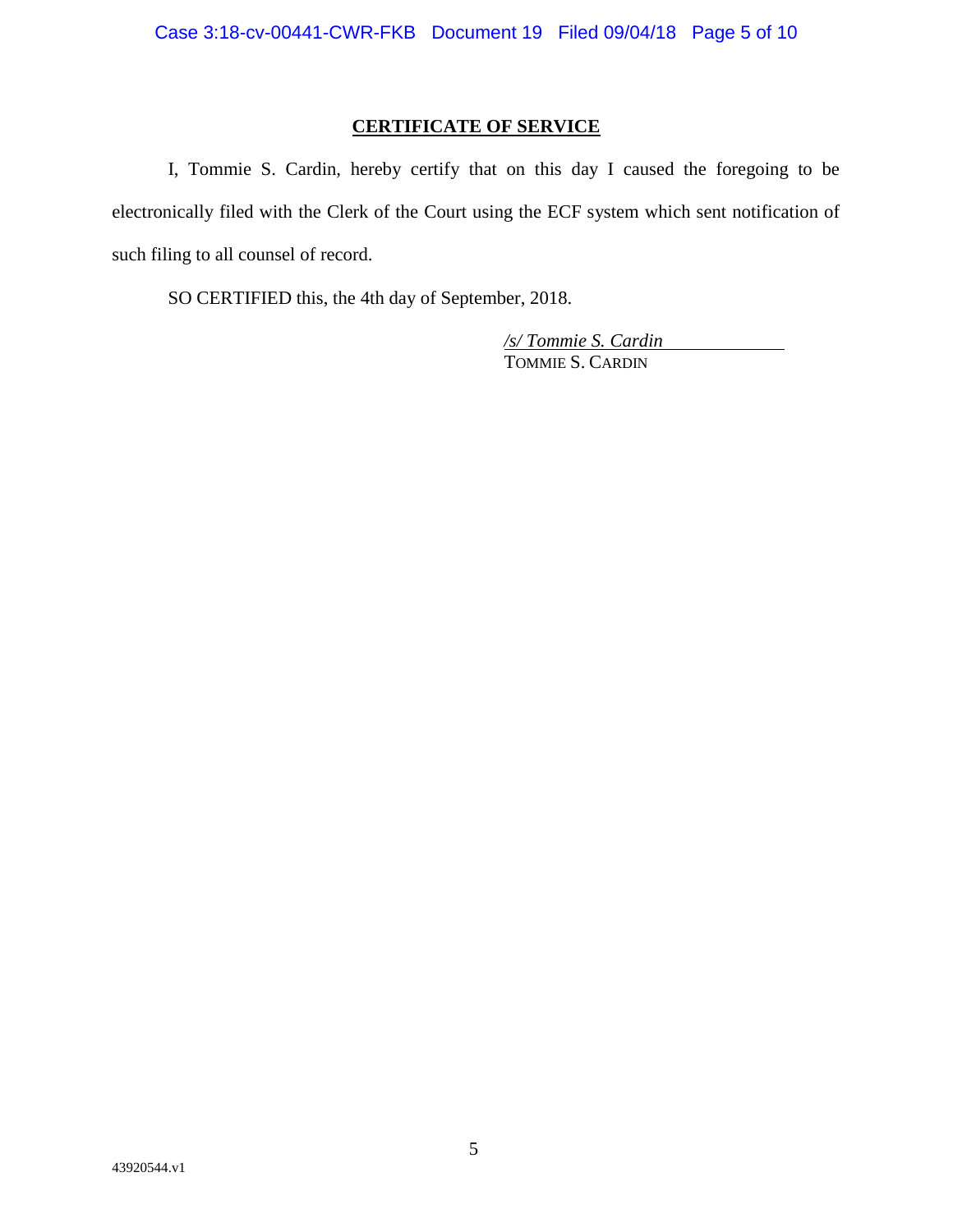#### Case 3:18-cv-00441-CWR-FKB Document 19 Filed 09/04/18 Page 6 of 10

**EXHIBIT A** 

**U.S. Department of Justice** 



Civil Rights Division

Office of the Assistant Attorney General

Washington, D.C. 20530

SEP 14 2012

The Honorable Chris McDaniel Chairperson, Mississippi Senate Elections Committee P.O. Box 1018 Jackson, Mississippi 39215-1018

The Honorable William C. Denny, Jr. Chairperson, Mississippi House of Representatives Apportionment and Elections Committee P.O. Box 12185

Jackson, Mississippi 39236-2185

Dear Senator McDaniel and Representative Denny:

This refers to Joint Resolution No. 201 (2012), which provides the 2012 redistricting plan for the Senate, and Joint Resolution No. 1 (2012), which provides the 2012 redistricting plan for the House of Representatives, for the State of Mississippi, submitted to the Attorney General pursuant to Section 5 of the Voting Rights Act of 1965, 42 U.S.C. 1973c. We received your submission on July 16, 2012; additional information was received through September 11, 2012.

The Attorney General does not interpose any objection to the specified changes. However, we note that Section 5 expressly provides that the failure of the Attorney General to object does not bar subsequent litigation to enjoin the enforcement of the changes. Procedures for the Administration of Section 5 of the Voting Rights Act of 1965, 28 C.F.R. 51.41.

Sincerely,

Thomas E. Perez Assistant Attorney General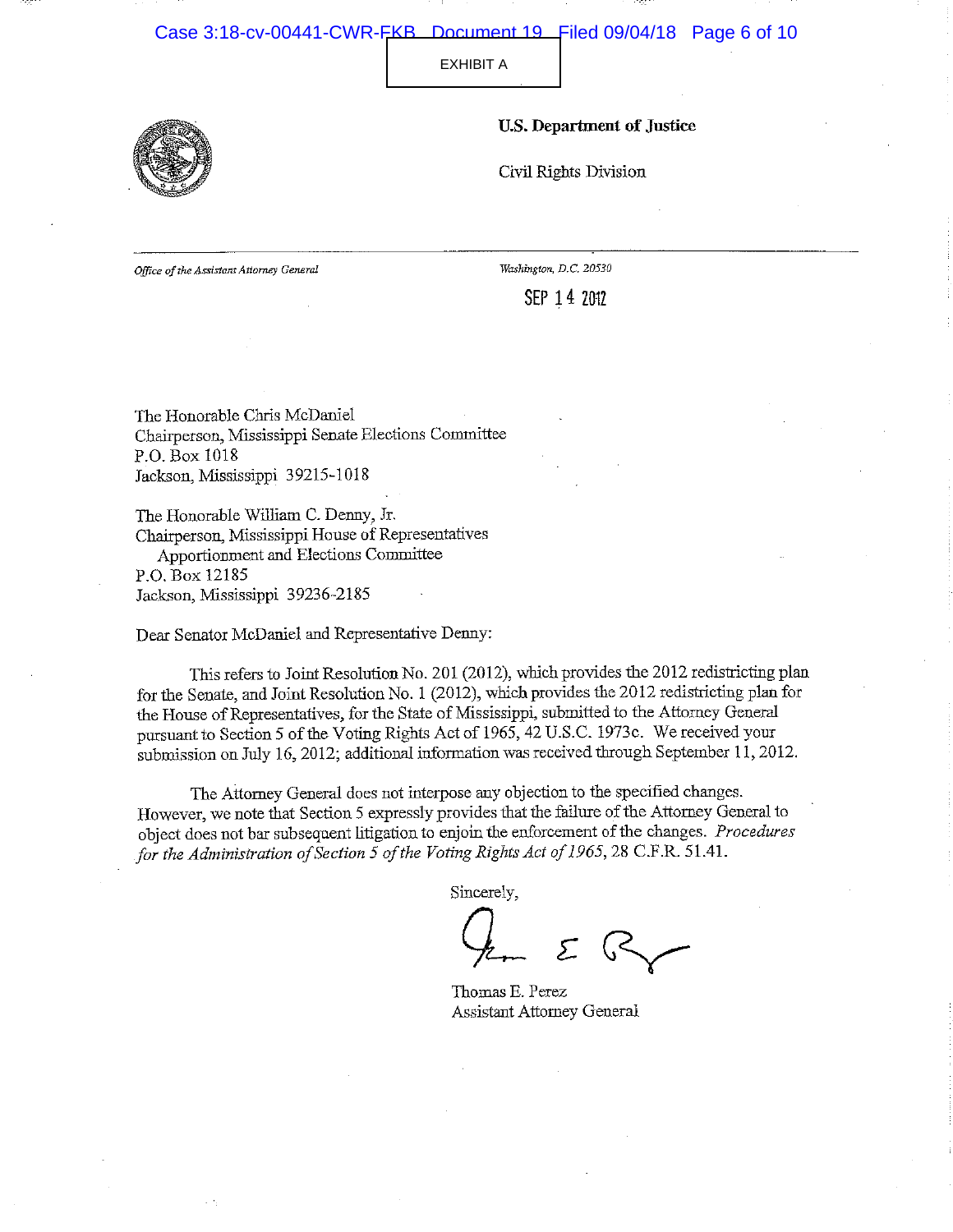#### Case 3:18-cv-00441-CWR-EKB Document 19 Filed 09/04/18 Page 7 of 10

**EXHIBIT B** 

### IN THE UNITED STATES DISTRICT COURT FOR THE SOUTHERN DISTRICT OF MISSISSIPPI **NORTHERN DIVISION**

## **JOSEPH THOMAS; VERNON AYERS;** and MELVIN LAWSON

**PLAINTIFFS** 

**CIVIL ACTION NO. 3:18-cv-441-CWR-FKB** 

PHIL BRYANT, Governor of the State of Mississippi; DELBERT HOSEMANN, Secretary of State of the State of Mississippi; and JIM HOOD, Attorney General of the State of Mississippi, all in their official capacities of their own offices and in their official capacities as members of the State Board of Election Commissioners

**DEFENDANTS** 

### AFFIDAVIT OF MADALAN LENNEP

STATE OF MISSISSIPPI

v,

COUNTY OF HINDS

PERSONALLY APPEARED BEFORE ME, the undersigned notary public, in and for the aforesaid state and county, Madalan Lennep, an adult resident citizen of the State of Mississippi, and hereby makes this affidavit, based on personal knowledge, stating as follows:

1. My name is Madalan Lennep. I am over twenty-one years of age and of sound mind. I have personal knowledge of, and am competent to testify about, all of the matters set out in this Affidavit.

 $\overline{2}$ . 1 am the President of Pharos Consulting Services ("Pharos"). Pharos provides elections consulting services to state and local governments in Mississippi. Currently, I am an independent contractor as a Statewide Elections Management System ("SEMS") consultant with the Mississippi Secretary of State's Office.

 $\mathbf{1}$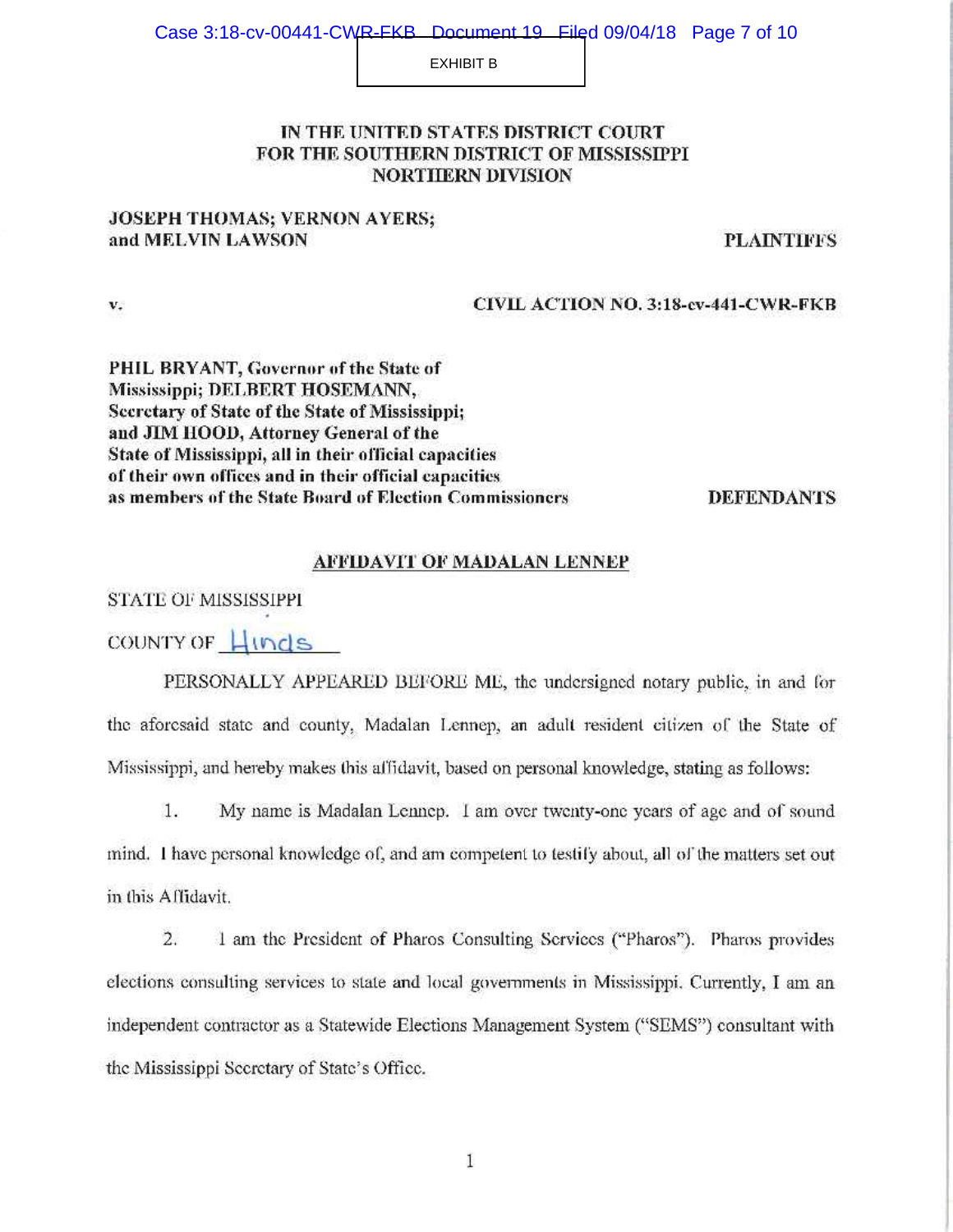### Case 3:18-cv-00441-CWR-FKB Document 19 Filed 09/04/18 Page 8 of 10

3. SEMS, using Hewlett-Packard's Electus Voter Registrations and Election Management software, was implemented in 2005 as part of the Help America Vote Act (HAVA) initiative. SEMS has been used as the voter registration system for all 82 Mississippi counties since February of 2006. SEMS provides statewide comprehensive voter registration functionality, voter roll maintenance functionality, election management, jury management and petition management. Interfaces include the Department of Public Safety, Department of Health, Administrative Office of the Courts, Global Election Management System (GEMS) Results (for Voting Machine System), National Change of Address (NCOA) and Military/Overseas Voters (MOVE Act) for ballots.

The SEMS program, based on an Oracle database, is currently operating in two fullyredundant SEMS data centers in Jackson and Oxford, Mississippi, Approximately 950 county users connect to the data center through the Internet using 450 concurrent Citrix sessions. The system currently contains 1.8 million active voters with all registrations taking place at each county circuit clerk's office. All system administration functions are performed at the two data centers, and include backup, recovery, maintenance, monitoring and managing the security aspects of the network and servers.

The primary purpose of SEMS is to help local election officials maintain up-to-date voter rolls, provide election management functionality, and provide other functions which utilize the voter roll, like jury management and petition management.

4. Upon passage of any redistricting plan, statewide or local, each county's election officials are responsible for redistricting in SEMS. This is an extensive process which is implemented in SEMS by changing district, precinct, split, and address range boundaries based

2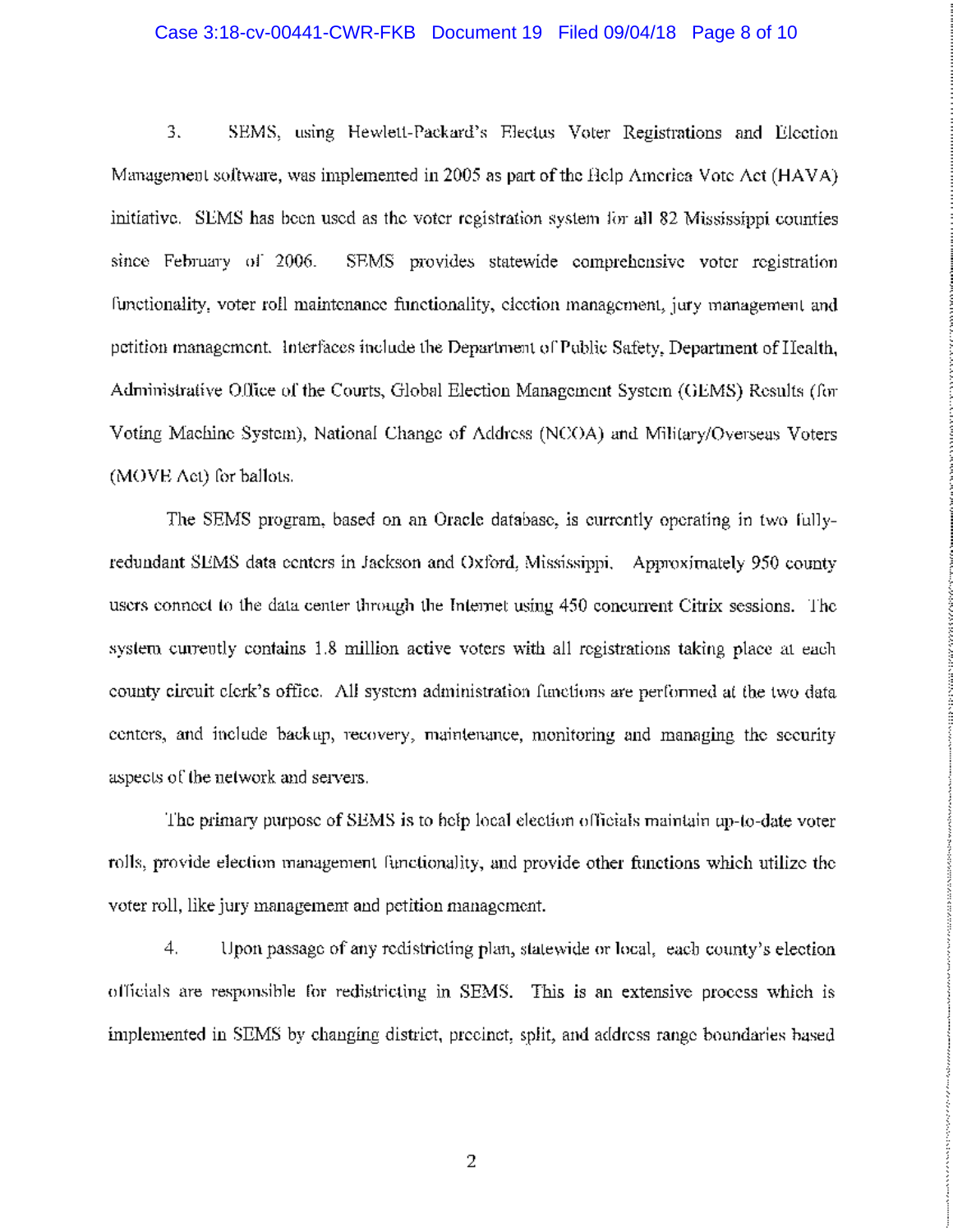### Case 3:18-cv-00441-CWR-FKB Document 19 Filed 09/04/18 Page 9 of 10

on the information provided. The Secretary of State's Office provides training and Help Desk support in these efforts but the work is completed by the county.

5. Accordingly, changing a district line, including those of District 22, could impact a number of counties based on the impact of the change on other districts. Each county with changes would require new maps and address range indexes. The county election officials would need to implement those changes in SEMS by modifying precincts, splits and address ranges.

Poll books would be impacted due to the potential for new splits and new ballot styles associated with the election. Voters would be moved according to the district and precinct/split changes and address library changes.

6. Once an election is created and ballots styles are generated, no redistricting changes are allowed in SEMS until the completion of the particular election. The timeline for election creation is generally about 55 days before an election day.

7. Finally, I have reviewed the voter history profiles in SEMS of Plaintiffs Joseph Thomas, Vernon Ayers and Melvin Lawson. These profiles, which are public records, indicate that Joseph Thomas voted in the Mississippi general elections of 2007, 2011 and 2015; Vernon Ayers voted in the general election of 2015; and Melvin Lawson voted in the general elections of 2007, 2011 and 2015.

FURTHER, AFFIANT SAYETH NOT.

This the  $\frac{4}{1}$  day of September, 2018.

Madalew Lennes

3